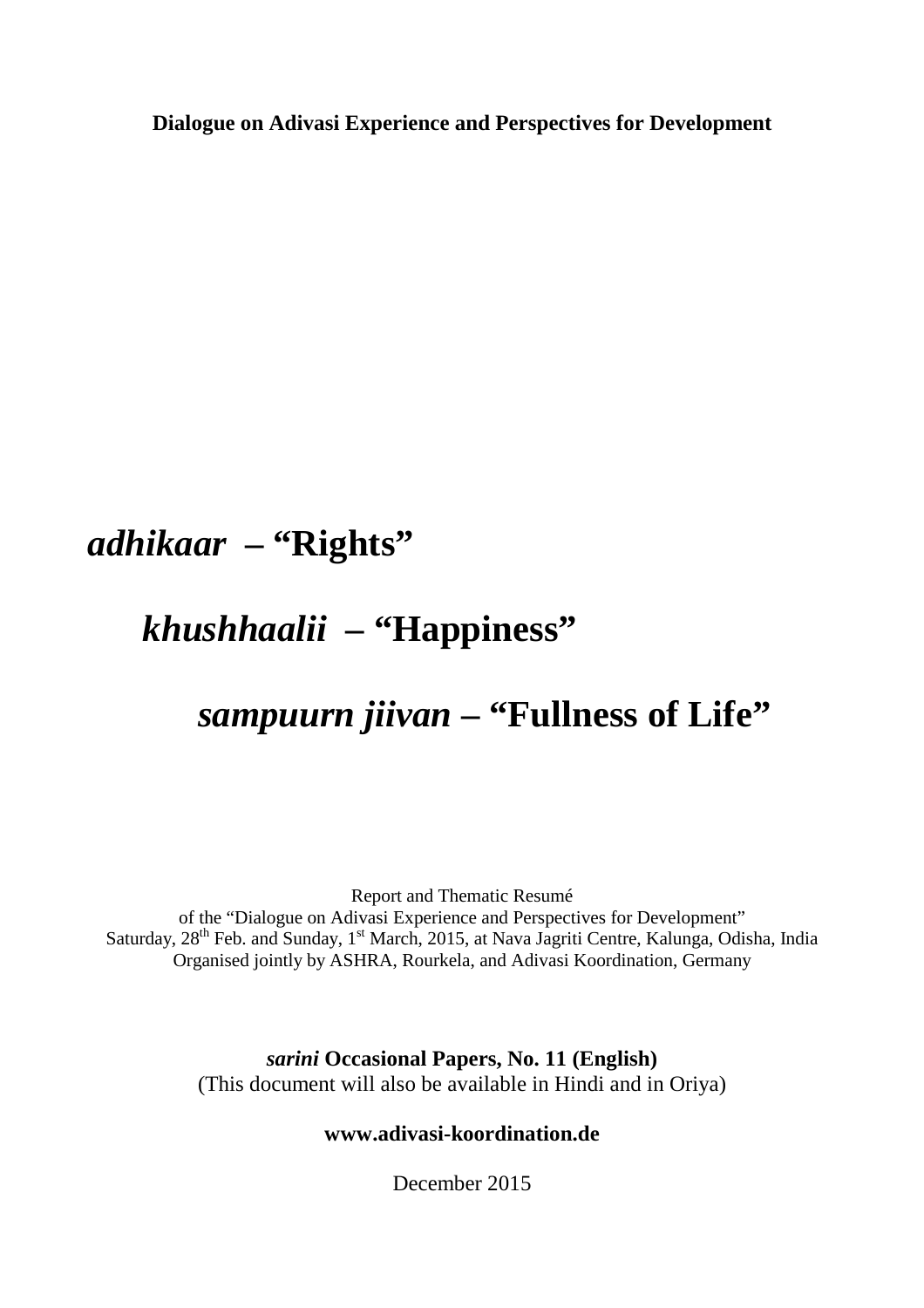## **Background Note**

In modern society, until recently, there has been no place for the distinct cultures of Adivasi communities. These are different from the dominant society with regard to their languages, beliefs. Their forms of social, political and economic organisation are based on principles of solidarity, mutual support and reciprocity, as well as on a supportive and sustainable relationship with nature and resources - rather than indiscriminate exploitation.

National or private sector projects, whether it is mining or industries or hydro-electric dams or forests and wildlife or tourism, had mostly damaging effects on the local Adivasi communities. Acquisition of indigenous land always meant uprooting Adivasi communities from their land and resources. This is one of the principal causes for the disintegration of indigenous communities and their cultural degradation. Yet many Adivasi communities, especially the younger generation, are interested in social and economic advancement. What they want is genuine, selfdetermined growth and development.

Alternatives to the conventional development approach would be founded on constitutional and international human rights. In the field of social and economic development, the root principles would be solidarity, mutual respect and support, reciprocity and cooperation, a supportive and sustainable relationship with nature, focus on local capabilities and cultural diversity.

Towards that end, Adivasi Koordination in Germany (reg. soc.) has been facilitating dialogues on the identification of felt needs in the development process, on experiences already gained, for encouraging new concepts and approaches, and for identifying meaningful methods of support. Follow-up meetings at national and international level and with political decision makers will follow. Main speakers in these meetings were and shall be the local people with their experience in the field and in the languages of their choice.

## **Brief Report of the Dialogue Meeting**

All together 65 persons participated in the meeting. This included coordinators from Germany and India, local coordinators from Rourkela, documentation group members, and participants from Odisha, Jharkhand, Chhattisgarh, Andhra Pradesh and Gujarat.

First day: As an introduction to the theme of the conference, an address by Adivasi Koordination (summed up in the above Background Note) was read in three languages: English, Hindi and Oriya. Eminent Adivasi intellectual Kishore Kumar Kujur (Bishop of Catholic Diocese of Rourkela) gave a short message highlighting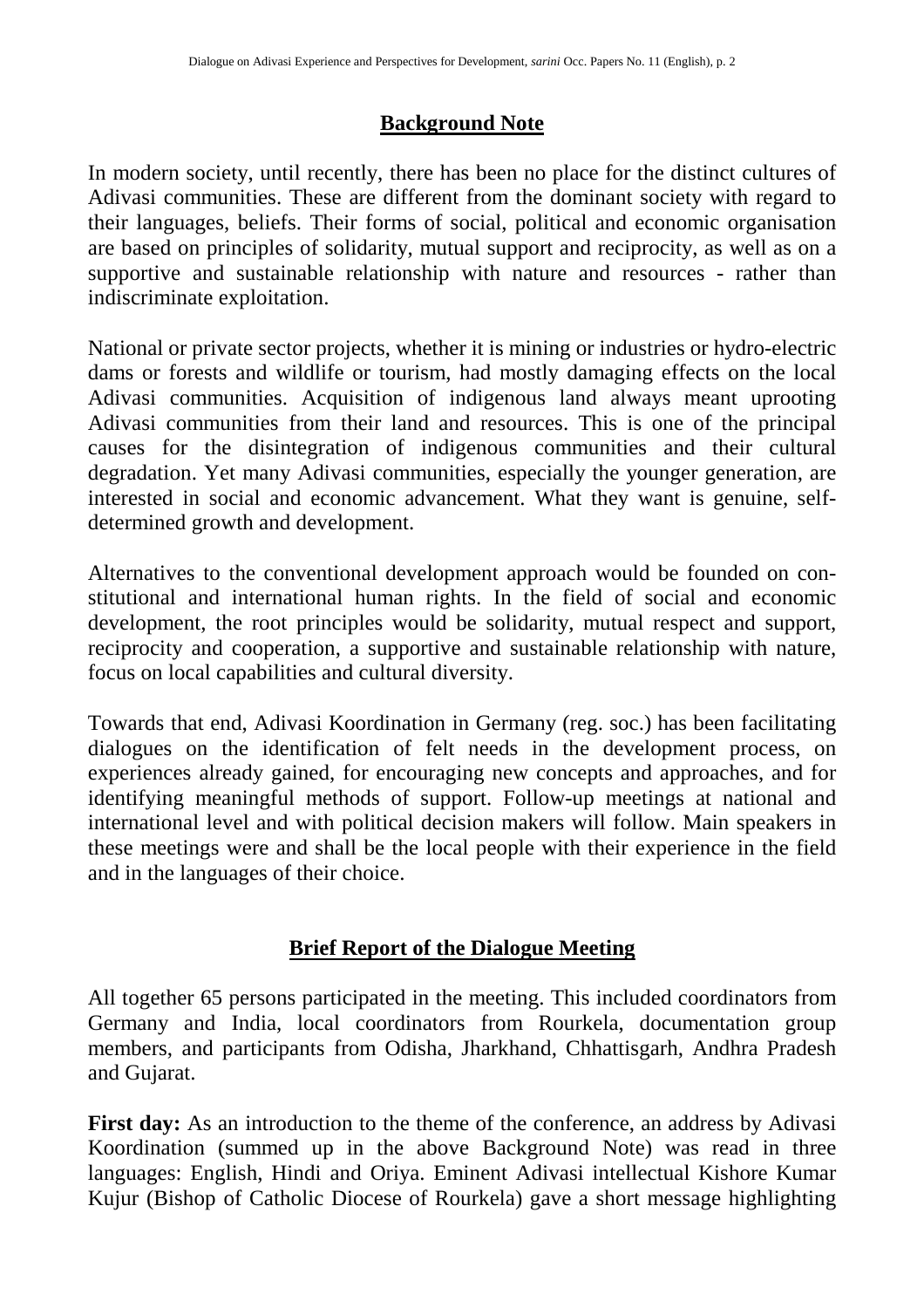the importance of the Dialogue Meeting. This was followed by the key note address given by Dr Nabor Soreng from Bhubaneswar on "Indigenous Experience and Perspectives for Social and Economic Change".

The first day afternoon started with thematic sharing by the Adivasi grass root activists where they highlighted their regional problems and experiences. Participants spoke the languages of their own preference, which were translated into Hindi and Oriya. The complete statements were video and audio recorded. The first day also included songs and dances.

**Second day:** After bridging from the first day, the word "development" was dropped in the following discussions: because in most cases the concept of "development" as it had been brought to Adivasi and Dalit communities in India has turned into a bad and bitter experience for them. "Development" itself has become oppressive.

The participants then tried to find alternative terms or words in their own languages: To express their own felt needs, their aspirations and visions for a change from the present condition. This resulted in a very lively debate with much consensus on this, and a great number of terms was suggested in Hindi, Oriya, Telugu and English, which were noted on sheets of paper and all fixed on a board as presented in the photo below.

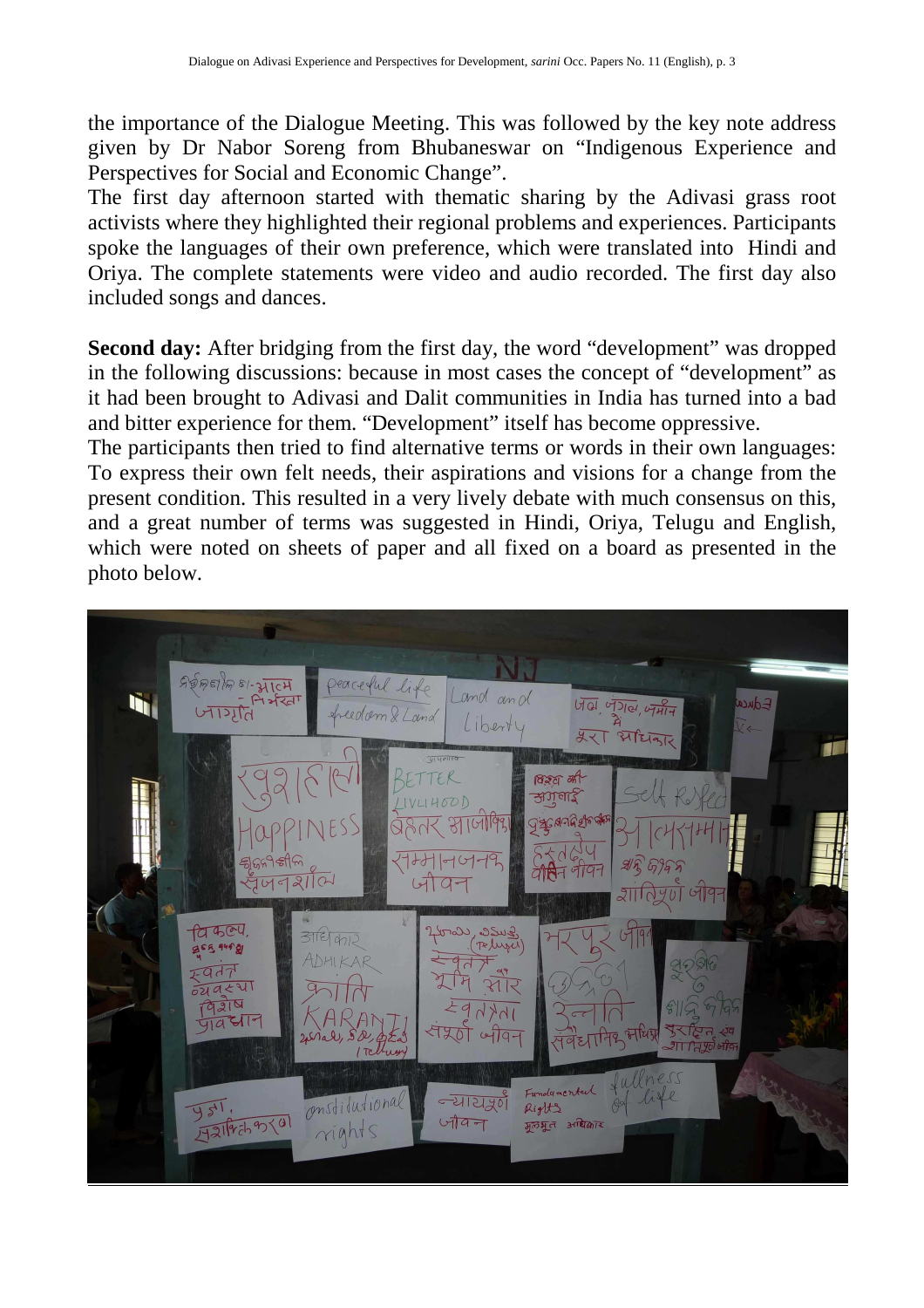After the brainstorming for finding alternative words, four parallel discussion groups went into discourse for more conceptual clarity, strategies and action perspectives. This was followed again by plenary session in which the groups shared their findings, which were worded as presented in the photo below, and provoked lively discussions till the end of the meeting.



The recorded details of the visions – as alternatives to "development" – and their translation into action perspectives are analysed, thematically regrouped and presented as below: to be shared and further discussed among the participants of this Dialogue Meeting and any other supporters of the Adivasi cause …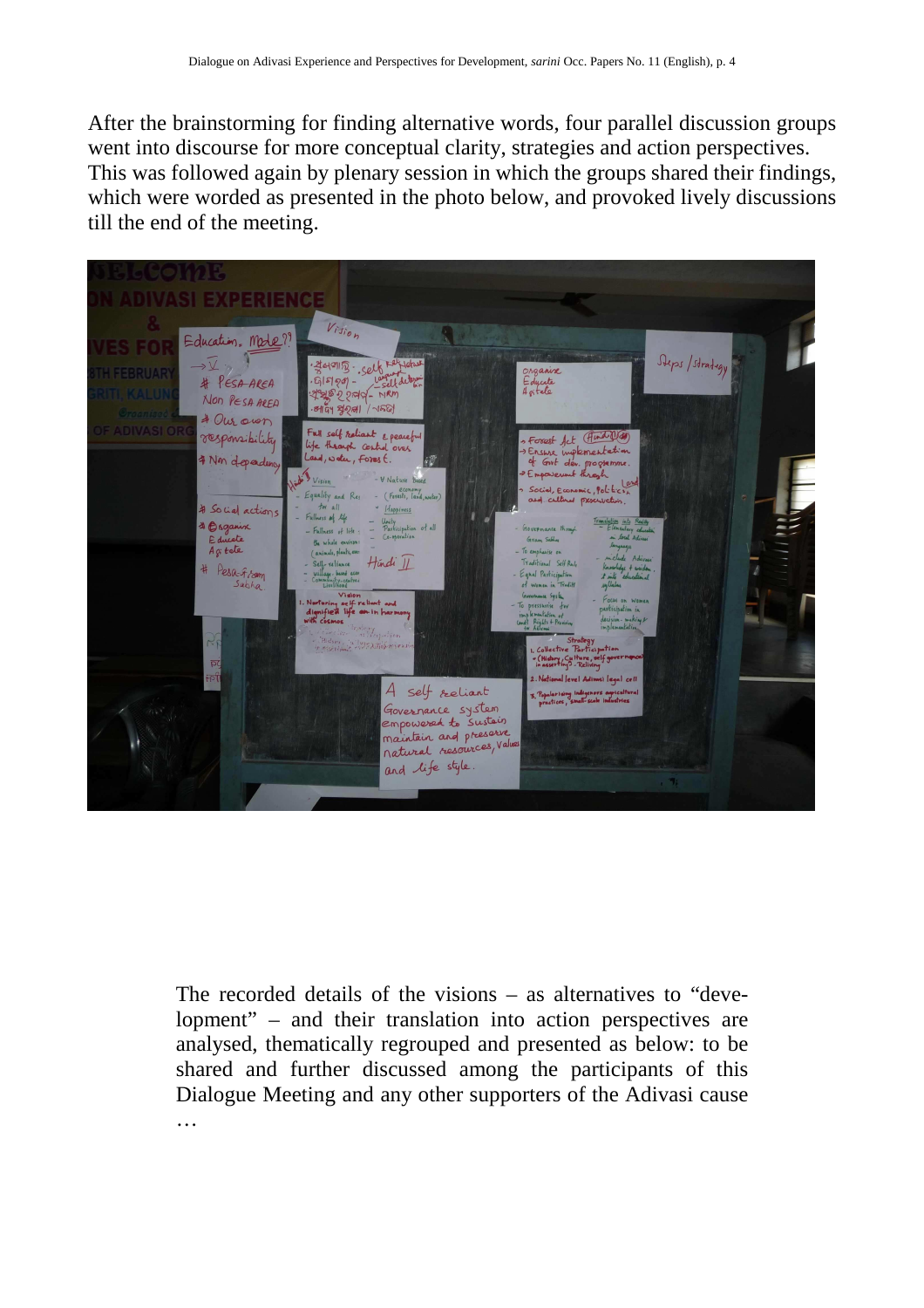## **Perspectives for Social and Economic Change**

### **A. Brainstorming**

The first part of this exercise was a brainstorming, unstructured, yet very spontaneous and natural. The chronological order in which the word were suggested reflects the perceived priority of the participants\*:

|     | Hindi                   | Oriya                                   | Telugu         | English                                 |
|-----|-------------------------|-----------------------------------------|----------------|-----------------------------------------|
| 1)  | adhikaar                | adhikaara                               |                | "rights"                                |
| 2)  | kraanti                 | paribartana, krantii                    |                | "change,<br>overcoming,<br>'revolution" |
| 3)  | bharpuur jiivan         | sampuurna jiibana                       |                | "fullness of life"                      |
| 4)  | unnati                  | unnatii                                 |                | "upliftment"                            |
| 5)  | khushhaalii             | khusi, aananda                          |                | happiness                               |
| 6)  | srijanshiil             | srujanashiila                           |                | "creativity"                            |
| 7)  | aatmasammaan            | aatmasammaana                           |                | self respect                            |
| 8)  | behtar aajiivikaa       | uttama jiibikaa                         |                | better livelihood                       |
| 9)  | sammaanajanak jiivan    | marjadasamphana/<br>gaurabanita jiibana |                | "dignified life"                        |
| 10) | bhuumi aur svatantrataa | jamii ebong swatantrataa<br>swadhinataa |                | "land and<br>independence"              |
| 11) | bhuumi aur vimukti      | jamii ebong<br>swadhinataa              | bhumi, vimukti | "land, freedom"                         |

In the further course of this brainstorming session, many more terms were suggested, some in a way refining the first mentioned words, some attempting to summarize certain notions, and some also giving even more fundamental expression to the Adivasi peoples' visions and aspirations. The group discussions brought up some more words and key notions and also some considerations on how to work for their realisation.

<sup>\*</sup> This and the following boxes contain – in italics – the original words or phrases in Hindi, Oriya, Telugu or English from the Dialogue Meeting. Translations or explanations in Hindi and Oriya are in non-italics, English translations are in "".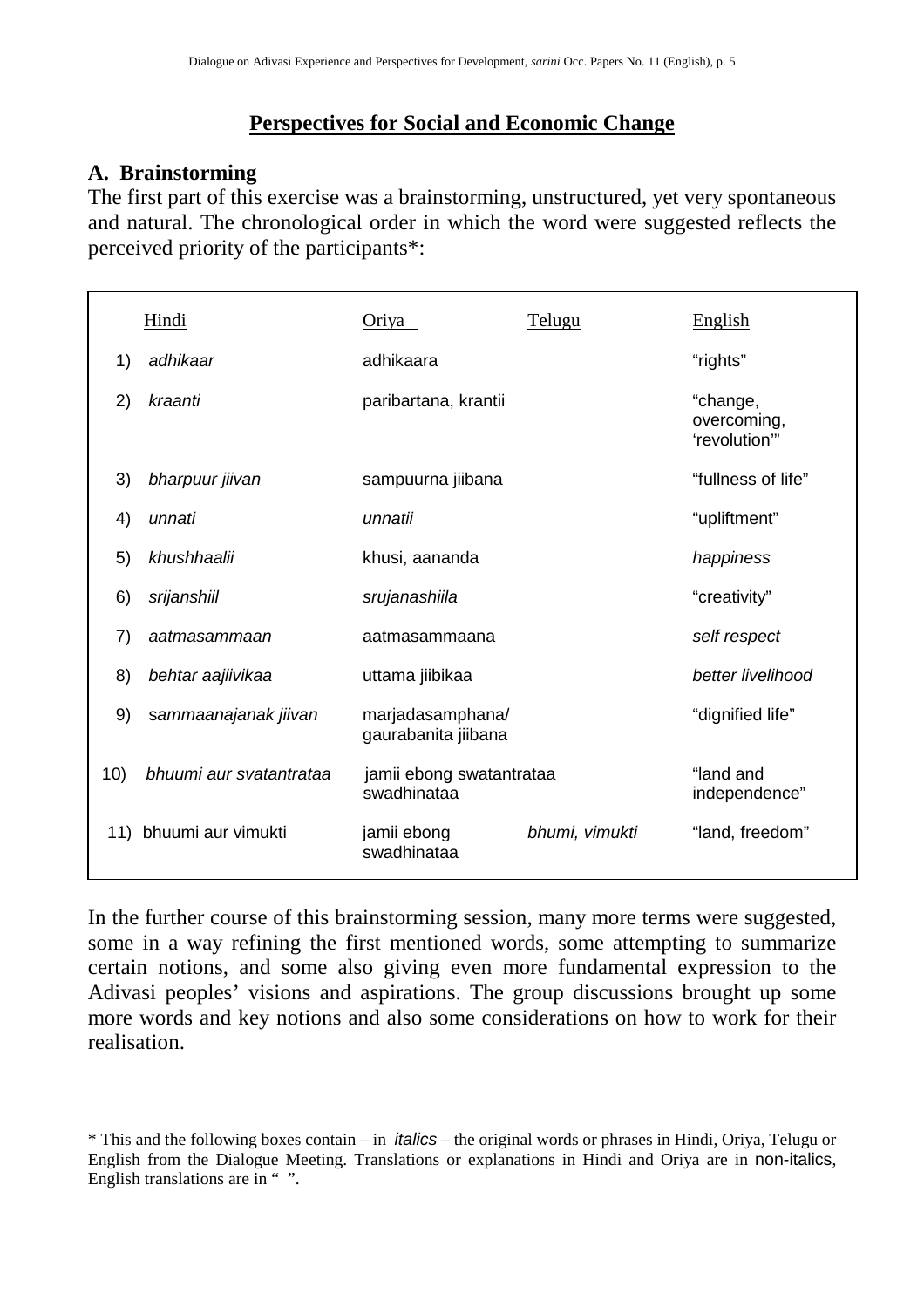## **B. Analysis**

After thorough analysis and thematic bundling/regrouping, the combined results of the plenary brainstorming as well as the group presentations are summarized here, giving appropriate weight to certain most fundamental notions and elaborating a kind of organic (or rather "organismic"), comprehensive picture – and also a visual expression (cf. section D. Illustration, at the end of this paper) – of this exemplary exercise:

## **1. "Rights", "happiness" and "fullness of life"**

Interestingly, the very first word mentioned in the initial brainstorming session was "rights" (in Hindi: *adhikaar*). This was continuously used in the further discussion. It is clearly an expression of the Adivasis' most existential concern. Many more aspects were added and discussed which will be presented later. Fundamentally, the term "rights" describes in a single word the vision, the central tool and the fulfilment of being Adivasi. It is their life line…

Further expression of the most fundamental human desire for happiness and a peaceful, fulfilled, dignified life is then reflected in a variety of key words which were brought up in different languages:

| <b>Hindi</b>                         | <u>Oriya</u>                                                  | <b>English</b>                |
|--------------------------------------|---------------------------------------------------------------|-------------------------------|
| sukha-shaanti                        | sukha-shaanti                                                 | "happiness and peace"         |
| khushhaalii                          | khusi / aananda                                               | happiness                     |
| shaantipuurna jiivan                 | shaantipuurna jiibana                                         | "peaceful life"               |
| suraskhit aur shaantipuurn<br>jiivan | surakkhita o shaanti<br>jiibana                               | "protected and peaceful life" |
| suraskhit aur bharpuur<br>jiivan     | surakshit evam sampuurna "protected and full life"<br>jiibana |                               |
| bharpuur jiivan                      | sampuurna jiibana                                             | "full life"                   |
| sampuurna jiivan                     | samphadita jiibana                                            | "fulfilled life"              |
| puurnata jiivan                      | paripuurnata jiibana                                          | fullness of life              |
| srijanshiil                          | srujanashiila                                                 | "creativity"                  |
| sammaanajanak jiivan                 | marjadasamphana<br>jiibana                                    | "dignified life"              |
| aatmasammaan                         | aatmasammaana                                                 | self respect                  |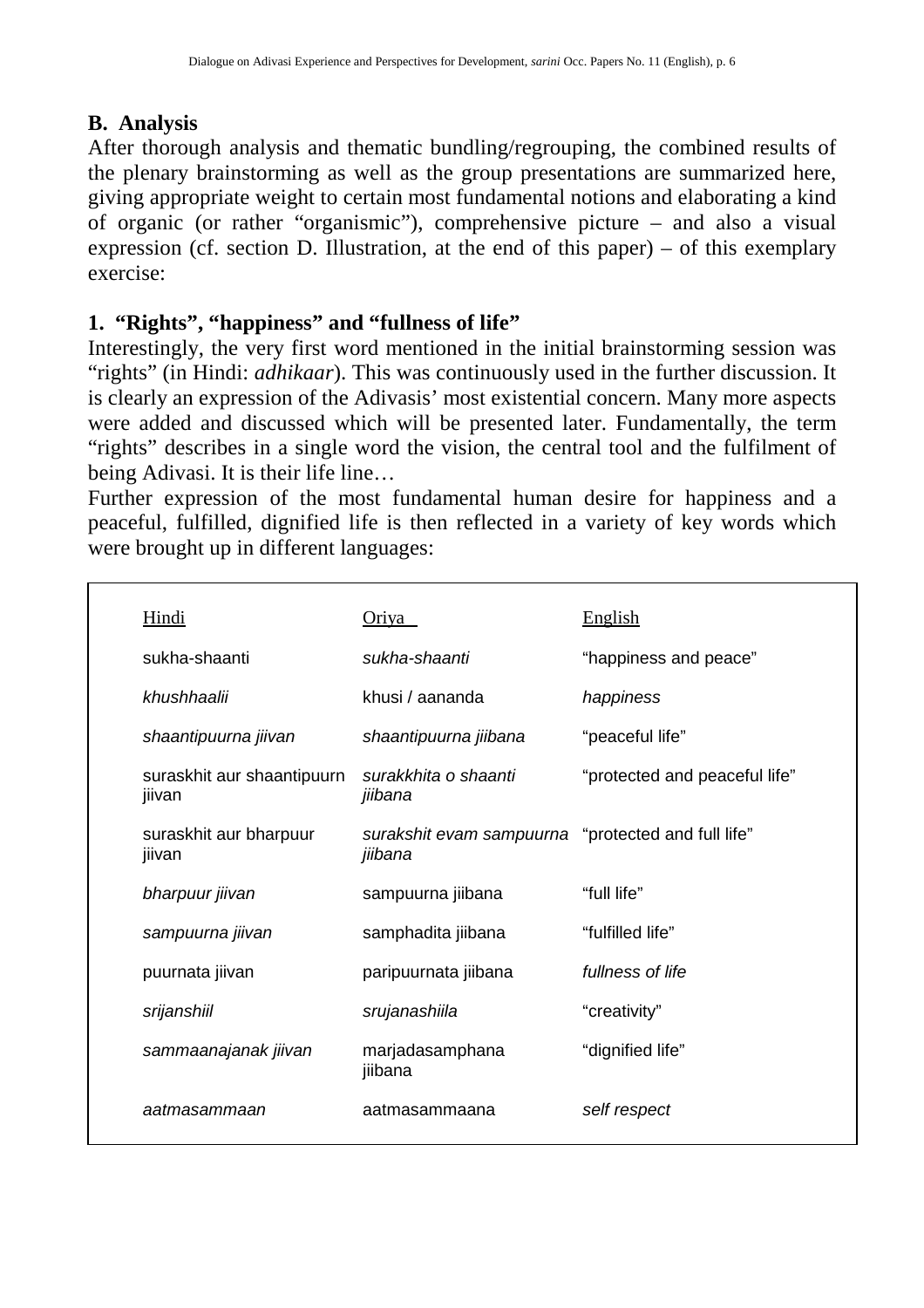## **2. Extensions / Foundations of Adivasi identity**

"Rights", happiness" and "full life" are the most central expressions. These are vitally connected and more pragmatically expressed in further terms/concepts which are of course all inter-linked and inter-related (and therefore arranged here without numerical order). However, they all relate to the historical struggles and specific life styles of the Adivasi communities.

### **Self-determination / self-reliance**

Throughout the larger part of human history, indigenous or Adivasi communities have been following life styles distinctly different from those of the surrounding mainstream or dominant society. It is this difference that makes their identity as Adivasi. However, they have come under pressure from outside: from the pre-colonial and colonial rulers, from independent India's expanding industrialisation, urbanisation and initiatives for "development", and from recent economic liberalisation and globalisation.

One of the foundations of Adivasi identity/difference, therefore, is a selfdetermined and self-reliant life. As this is constantly under threat, it also comes as an explicit demand or claim or vision for Adivasis' future being. Key words brought up in this perspective were:

| <b>Hindi</b>                                                                                                  | <u>Oriya</u>                                                                                      | <b>English</b>                                                                                     |
|---------------------------------------------------------------------------------------------------------------|---------------------------------------------------------------------------------------------------|----------------------------------------------------------------------------------------------------|
| hastakshepavihiin<br>jiivan                                                                                   | hastakhepa vihiina<br>jiibana                                                                     | "life without interfe-<br>rence (from others)"                                                     |
| swatantra vyavasthaa                                                                                          | swatantra vyavasthaa                                                                              | "independent organising<br>without interference<br>from outside"                                   |
| vikaas sarkaar pee<br>nirvar nahii kartaa,<br>parantu ham loog<br>kee uupar aur hamaaraa<br>prayaas kee uupar | vikaash sarakaranka upare<br>nirbhara kare nahi kintu<br>aamamanka dwara ebong<br>amamanka udyama | development not depen-<br>dent on government, but<br>development by us, with<br>our own initiative |
| khud taae karnaa/<br>swayam sankalp                                                                           | nija nispati nije neba/<br>sankalpa kariba                                                        | self-determination                                                                                 |
| ham loogoon kaa khud<br>shaasan                                                                               | amamanka nija shaasana                                                                            | our own self-rule                                                                                  |
| aatmanirbhartaa                                                                                               | aatma nirbharashiilata                                                                            | "self-reliance"                                                                                    |
| aatmanirbharta jaagriti                                                                                       | nirbhalashiila jaagriti                                                                           | "waking up to self<br>sufficiency"                                                                 |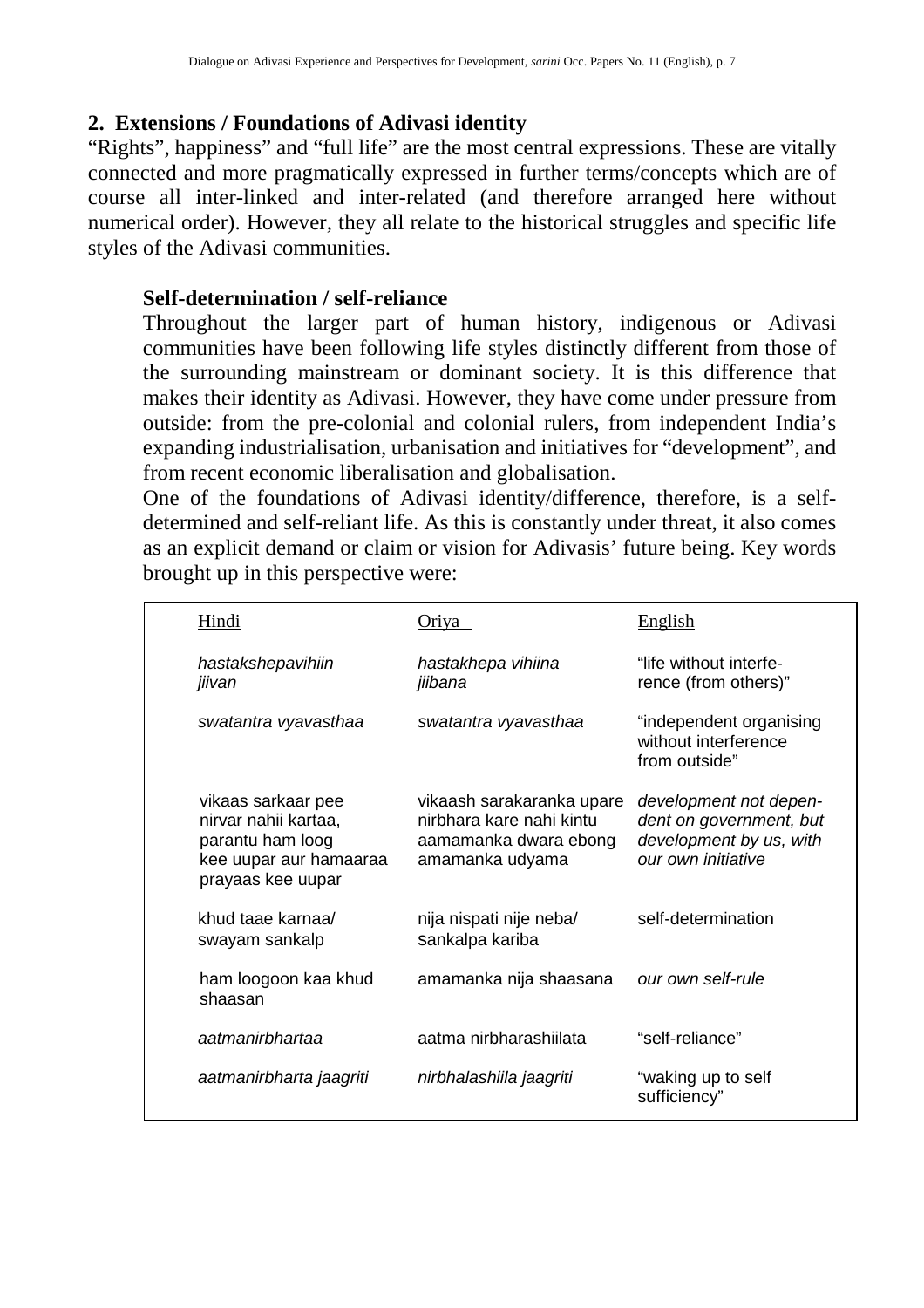## **Ownership and responsibility for resources**

The control over resources is intimately linked to self-determination and selfreliance. This is also established as a fundamental right of the Adivasis. Ultimately, there came up a beautiful expression in the typical, comprehensive Adivasi or indigenous world view:

| Hindi                                                                                                 | Oriya                                                                                                                 | English                                                                                        |
|-------------------------------------------------------------------------------------------------------|-----------------------------------------------------------------------------------------------------------------------|------------------------------------------------------------------------------------------------|
| apnaatva                                                                                              | nijoswo anubhaba kariba,<br>sampuurna rupee dakhala<br>kariba                                                         | "feeling at home<br>being in full possession"                                                  |
| jal jangal jamiin meen<br>puura adhikaar                                                              | jala, jangala, jamii upare<br>sampuurna adhikaara                                                                     | "full rights on forest,<br>water, land"                                                        |
|                                                                                                       | Telugu<br>bhumi, niru, adavi                                                                                          | dito                                                                                           |
| jamiin, jal, jangal uupar<br>niyantran dwaara<br>sampuurn aatma-<br>visvaasa aur<br>shaantimay jiivan | Oriya<br>jamii, jala, jangala upare<br>niyantrana dwaara<br>sampuurna aatma-<br>biswaasa ebong<br>shaantimoyo jiibana | full self-reliant and<br>peaceful life through<br>control over land,<br>water, forest          |
| bhuumi aur svatantrataa                                                                               | jamii, swadhiintaa                                                                                                    | "land, freedom"                                                                                |
|                                                                                                       | Telugu<br>bhumi, vimukti                                                                                              | dito                                                                                           |
| jamiin, swatantrataa/<br>swadhiintaa                                                                  | <u>Oriya</u><br>jamii, swatantrataa/<br>swadhiintaa                                                                   | "land and independence"                                                                        |
| sampuurna jiivan<br>sab kee liyee saaree<br>vatabaran kee liyee                                       | paripuurnata jiibana<br>samastanka pain,<br>sabu paribesa pain                                                        | "Fullness of life for all,<br>for the whole environment<br>(animals, plants, every-<br>thing)" |
| sampuurna aatma-<br>nirbhartaa aur samaan-<br>janak jiivan prakriti<br>kee saath                      | sampuurna aatma-<br>nirbhartaa ebong samaan-<br>janaka jiiban prakruti<br>sahita                                      | <b>Nurturing self-reliant</b><br>and dignified life<br>in harmony with<br>cosmos               |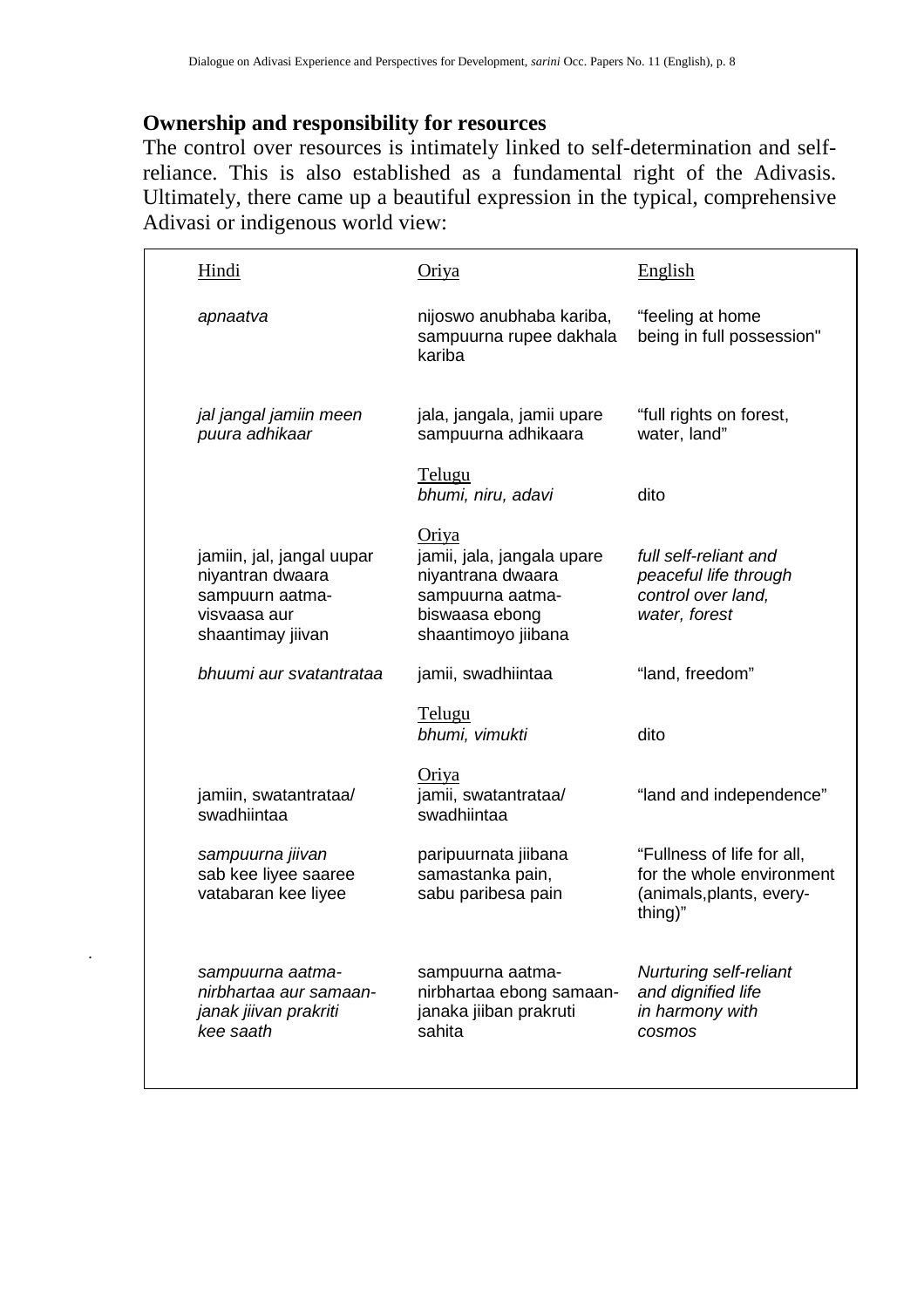### **Social and political relations**

Another fundamental aspect of Adivasi communities is the primarily egalitarian society, where women are more or less on equal standing with men and participate in the decision making. The well-being of the community is an explicit concern. The concept of community is synonymous for cooperation, solidarity, sharing and unity. The community is also the basic unit for selfreliance and survival. The care for economic and food security are natural functions of the communities.

| Hindi                                                                                                                | Oriya                                                                                                   | English                                                                  |
|----------------------------------------------------------------------------------------------------------------------|---------------------------------------------------------------------------------------------------------|--------------------------------------------------------------------------|
| samaantaa aur izat                                                                                                   | samaanataa ebong<br>bhakti/ samana/ adara<br>samastanka pain                                            | equality and respect<br>for all                                          |
| bhaagiidaarii                                                                                                        | samastanka sahabhaagii<br>ebong sahajaga                                                                | "sharing, participation<br>of all", "co-operation"                       |
| mahilaaoon kii<br>bhaagiidaarii                                                                                      | mahila mananka<br>jagadana/ ansa grahana                                                                | "participation of women"                                                 |
| nirnaya/faesala aur<br>kriyanwayan karnee<br>samay mahillaaoon kii<br>sahabhaagita kee uupar<br>kaarya-kendra karnaa | mahilamananka<br>jagadana/ansa<br>grahana prakriya re<br>nirnaya/ nispati neba<br>ebong rupayana kariba | focus on womenpartici-<br>pation in decision-<br>making & implementation |
| shaasan pranali meen<br>mahilaaon kii baraabar<br>yoogdaan                                                           | shaasana parichalana<br>karja/ shaasana<br>padhatire mahilamananka<br>samaana jagadana                  | equal participation<br>of women in traditional<br>governance system"     |
| bhaaichaara/ekaatmataa/<br>puurn ekataa                                                                              | eektaa, eekatwa,<br>samaswarthata                                                                       | solidarity                                                               |
| eekataa                                                                                                              | eekataa                                                                                                 | "unity"                                                                  |
| aatmasaman raksha<br>karnaa tantra                                                                                   | aatmasamaana rakhya<br>kariba byabasthaa                                                                | self-reliance maintaining<br>network                                     |
| samuday/ samaaj<br>keendrit jiivika                                                                                  | lakasamuha kendrita<br>jiibika nirbaha                                                                  | community-centered<br>livelihood                                         |
| prakriti aadhaarit<br>arthavyavasthaa (jangal,<br>jamiin, jal)                                                       | prakruti aadharita<br>arthabyabasthaa (jangala<br>jamii, jala)                                          | Nature based economy<br>(forests, land, water)                           |
| praakritik sadhaan<br>prabandhak                                                                                     | Prakrutika sambala<br>parichalana                                                                       | $NRM =$ natural resource<br>management                                   |
| khadya surakshaa                                                                                                     | khadya Sangrakhyana/<br>nirapata                                                                        | "food preservation /<br>security"                                        |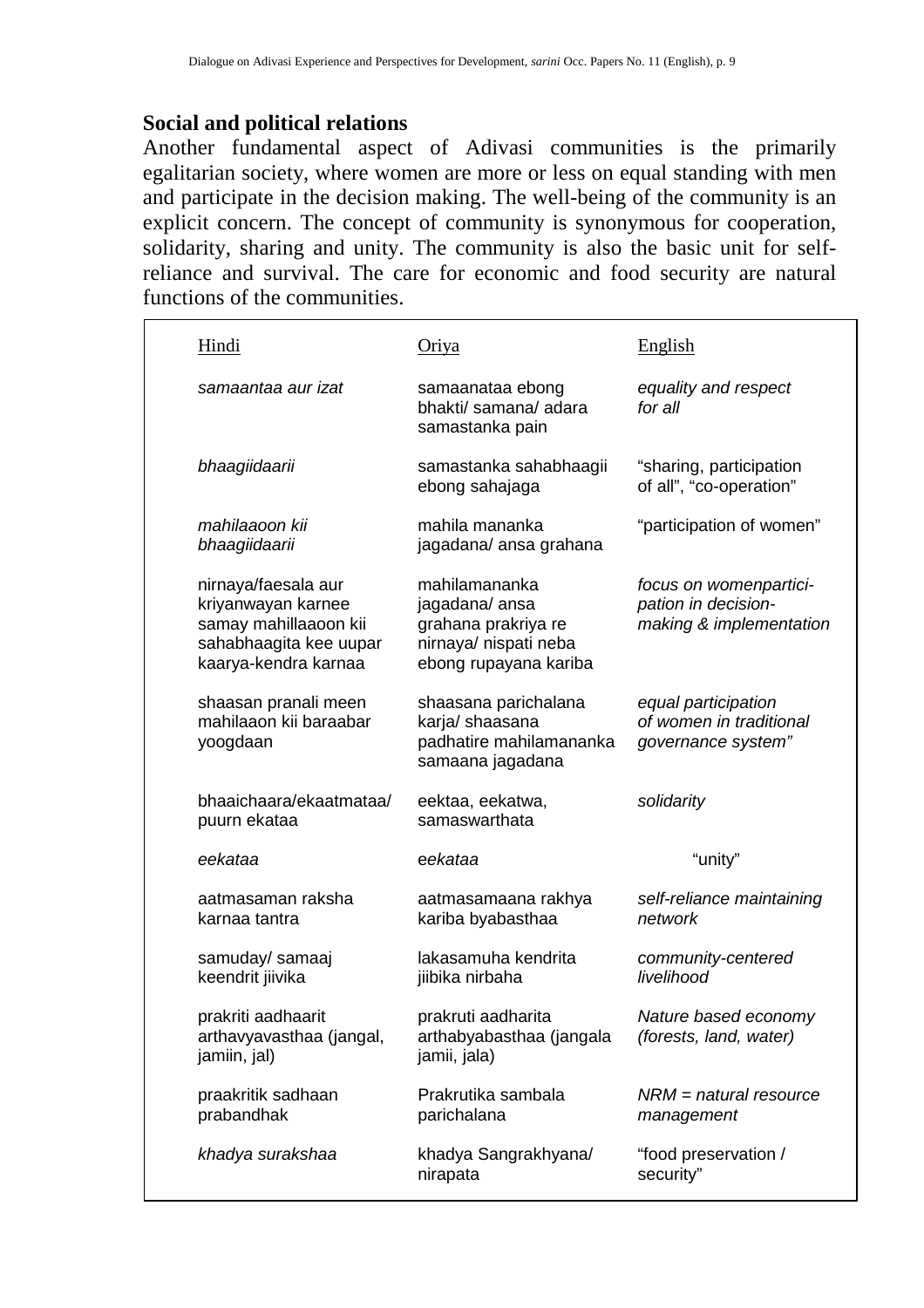## **Culture**

Adivasi communities have their distinct languages, religious traditions, social, economic and political customs. All these often had been disrespected and even suppressed by the mainstream or dominant society. But Adivasis are proud of these. The idea of protecting and asserting all their traditional wisdom and reclaiming their identity is intimately linked to this comprehensive concept of culture. There is also the call for awakening, awareness and empowerment.

| Hindi                                                                 | Oriva                                                                          | English                                                  |
|-----------------------------------------------------------------------|--------------------------------------------------------------------------------|----------------------------------------------------------|
| sanskriti kaa rakshan                                                 | sanskrutira rakhya                                                             | "protection of culture"                                  |
| sanskriti aur bhaasaa kaa<br>sanrakshan                               | sanskruti ebong<br>bhaasaro rakhya kariba                                      | preservation of culture<br>and language                  |
| samaajik, arthniitik,<br>raajniitik aur saanskritik<br>kaa sanrakshan | samajika, arthanaytika<br>raajanaytika ebong<br>sanskrutikara rakhya<br>kariba | social, economic, political<br>and cultural preservation |
| pragyaa                                                               | bibeka, antadrusti                                                             | "wisdom, insight"                                        |
| jaagran/ jaagriti                                                     | jaagaran                                                                       | "awakening"                                              |
| sashaktikaran                                                         | gyaana ebong adhunatana<br>kariba                                              | "empowerment for<br>knowledge and update"                |
| ham joo khoyee hain<br>uskoo waapas maangnaa                          | aame jaha haraichhu<br>taha pain pherasta dabi<br>kariba                       | reclaiming what we have<br>lost                          |

## **3. Strategies for realisation of the above**

The key concept of **"lawful life"** is vision and fulfilment in one word. It comprises the realm of rights, and within it the triple dimension of respecting, protecting and fulfilling them. And it comprises certain activities carried out in fulfilment of these rights.

Again, these issues are all inter-linked and inter-related (and therefore arranged here without numerical order). However, they all relate to the ongoing struggles of the Adivasi communities to protect and genuinely develop their own specific life styles.

## **Rights**

It is the central instrument for the fulfilment of Adivasi social, economic, cultural and political identity. A number of special, protective laws has been provided in the Indian Constitution and later important judgments have been given in the Courts. We also have to acknowledge that the constitutional provisions as well as the special laws and even Supreme Court judgments are being continuously violated: by the state itself and by vested interests (where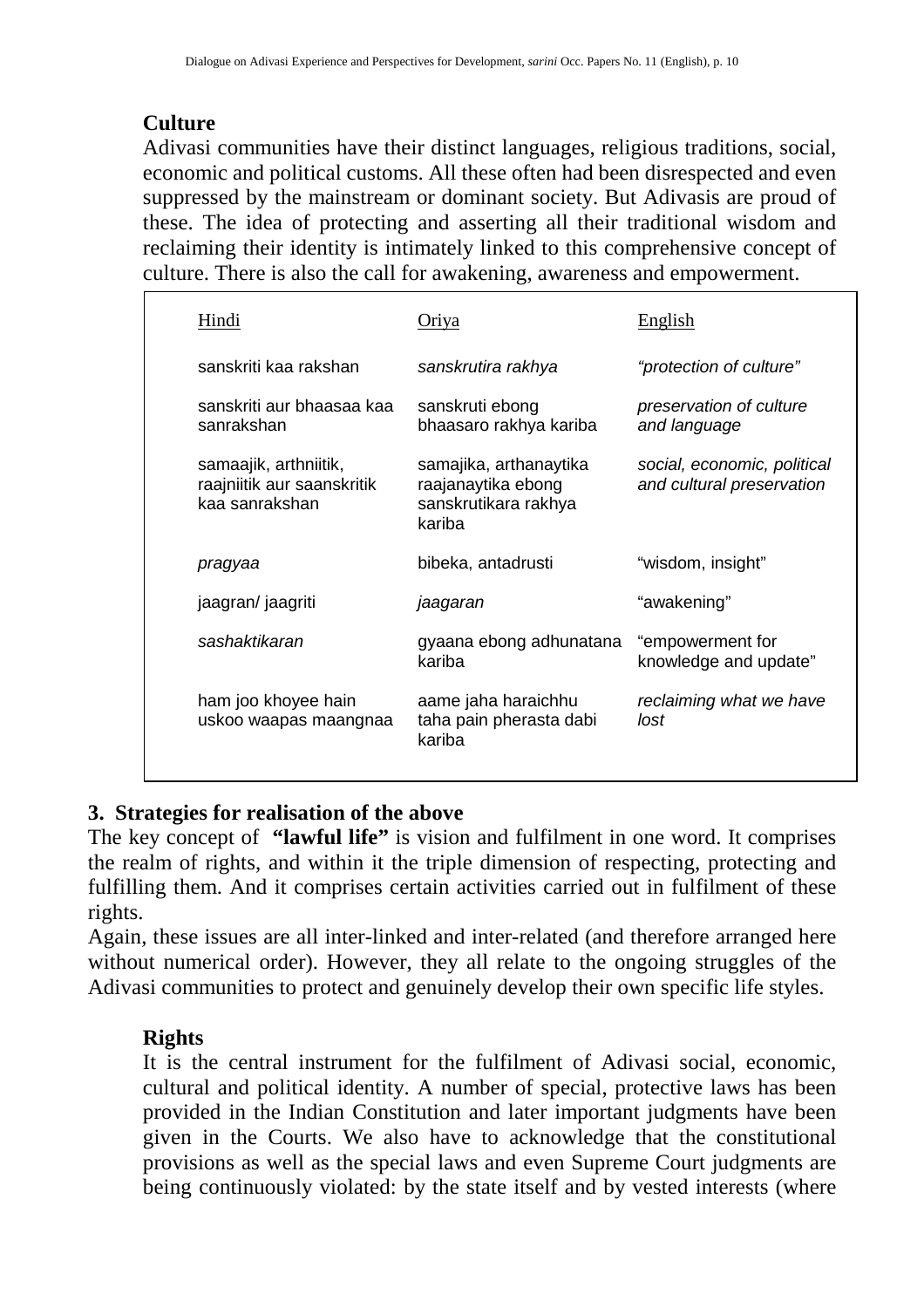the state has failed to guarantee the rule of law). Fundamental human rights are also not something to be conferred or granted – they exist per se. Still, there is and has to be an ongoing struggle for their realisation. All this has been articulated clearly in the Dialogue Meeting:

| Hindi                                                                                                                                                      | Oriya                                                                                                                           | English                                                                                                                                |
|------------------------------------------------------------------------------------------------------------------------------------------------------------|---------------------------------------------------------------------------------------------------------------------------------|----------------------------------------------------------------------------------------------------------------------------------------|
| nyaayapuurna jiivan                                                                                                                                        | aain-sangata jiibana                                                                                                            | "lawful life"                                                                                                                          |
| muulabhuut adhikaar                                                                                                                                        | maaulika adhikaara                                                                                                              | fundamental rights                                                                                                                     |
| samvaidhaanik adhikaar                                                                                                                                     | sambidhaanika adhikaara                                                                                                         | constitutional rights                                                                                                                  |
| vishesh praavadhaan                                                                                                                                        | bisheesa byabasthaa                                                                                                             | "special provisions"                                                                                                                   |
| saamvaidhaanik adhi-<br>kaaroon jaisee kii PESA<br>kanuun aur nayee upa-<br>aadivaasii kaanuun koo<br>kriiyanyayan karnee kee<br>liyee milaana aur ladaana | saambidhaanika adhikaara<br>jemiti ki PESA ebang nua<br>upa-aadibasinka aain<br>ku ruupaayana kariba pain<br>heba ebang ladhiba | to unite and fight<br>for implementation of<br>constitutional rights<br>of laws like PESA<br>and for making of new<br>pro-Adivasi laws |
| saamvaidhaanik vyava-<br>sthaaeen (CNT, PESA,<br>Jangal adhikar aain)<br>dwaara samarth pradaan<br>karnaa                                                  | saambidhaanik byaba-<br>sthaa (CNT, PESA, jangala<br>adhikaara aain) dwaara<br>khyamatasamphana<br>kariba                       | <b>Empowerment through</b><br>constitutional Provisions<br>(CNT, PESA, Forest<br>Act, etc.)                                            |

It requires specific awareness and also expertise on the part of the Adivasis, on the basis of which legal aid and advocacy activities can be initiated:

| Hindi                                                                                             | Oriya                                                                                          | English                                                         |
|---------------------------------------------------------------------------------------------------|------------------------------------------------------------------------------------------------|-----------------------------------------------------------------|
| jaagruktaa karnaa aur<br>kanoon aur kanoonii<br>samasyaaeen kee uupar<br>jaankaari pradaan karnaa | sacheetana utalana<br>kariba ebang aain o<br>aain sambandhaniya<br>samasya bisayare<br>jaaniba | awareness raising<br>and knowing about<br>acts and legal issues |
| raashtriiya star aadivaasii<br>niyam anusar/kaanunii                                              | raashtriiya stara aadibaasii<br>aain byabasthaa                                                | national level Adivasi<br>legal cell                            |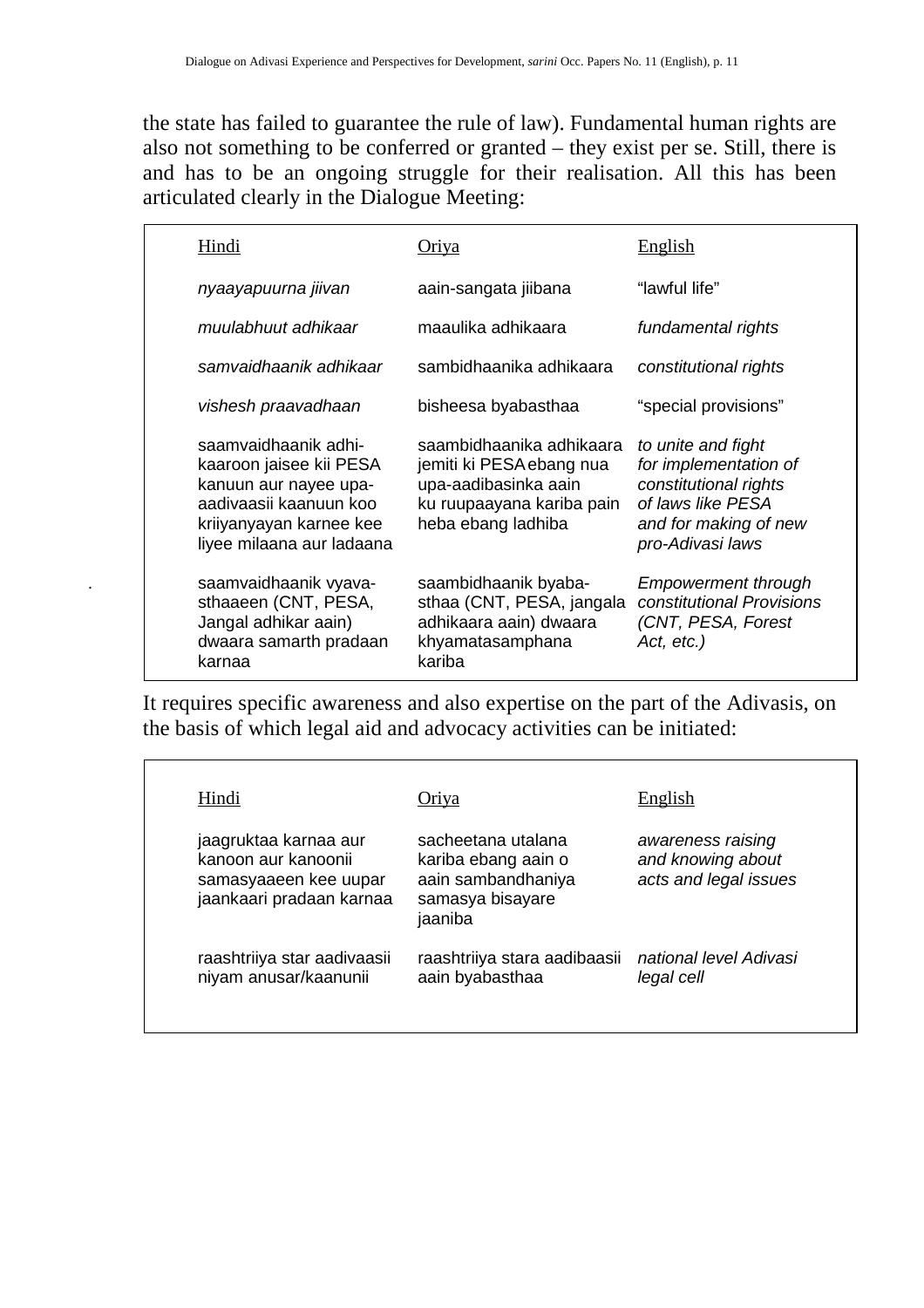#### Self-organisation / self-reliance / networking

Another important instrument in the process is local self-governance. Through this most issues of daily life are handled. This is another realm which is clearly linked to traditional Adivasi community life, which has been self-regulating in almost all aspects. And it is certainly the most apt body for self-determined development.

| Hindi                                                                                                            | <u>Oriya</u>                                                                                                                                                                                             | <b>English</b>                                                                |
|------------------------------------------------------------------------------------------------------------------|----------------------------------------------------------------------------------------------------------------------------------------------------------------------------------------------------------|-------------------------------------------------------------------------------|
| graam saabhaa kee<br>dwaar shaasan- riidhigat<br>swayam shaasan pee<br>joor deenee liyee                         | graama sabhaa dwaara<br>shaasana - swayang<br>shaasana paramphara upare<br>gurutwa deba /<br>graama sabhaa dwaara<br>paramparika swayang<br>shaasana ku gurutwa deba.                                    | governance through Gram<br>Sabha - to emphasis on<br>traditional Self Rule    |
| swayam shaasan kee<br>binaa, vikaas nahii hoo<br>saktaa                                                          | swayang shaasana binaa<br>uunaatii asambhaba                                                                                                                                                             | without (self-) governance<br>there can be no development                     |
| graam sabhaa kee dwaar<br>sambal/ sampati par<br>niyantran karnaa                                                | graama sabhaa<br>madhyamaree samphadara<br>niyantrana niya jau                                                                                                                                           | take control of resources<br>through Gram Sabhas                              |
| deeshaja/ swadeeshii<br>krishi paddhatii, laghuu<br>shalk vyavashaay kaa<br>Lookpriyataa see<br>badhaauti deenaa | adibaasii krushi sam-<br>bandhiya pratha, chhata<br>uudyaga ku janapriya kariba/<br>adibaasii krushi<br>sambandhiya pratha,<br>khudra silpa ku janapriya<br>kariba                                       | popularising indigenous<br>agricultural practices, small-<br>scale industries |
| vyaktigat ruup see nahii<br>balki eek aadivaasii ruup<br>see aur eek samuday<br>kee ruup ses vikaas              | byakti bhabare nahii kintu<br>janee aadibaasii ebang<br>gasthii hisaabree uunatii /<br>uunatii byakti gata bhabare<br>nuhe kintu aadibaasii<br>maarga ree athaba gosthii-<br>gata hisaabree heba uchita. | development in the Adivasi<br>way/ the community way<br>not individualistic   |
| saamuuhik<br>sahabhaagitaa                                                                                       | saamuhika<br>jagadaan/sahabhaagitaa                                                                                                                                                                      | collective participation                                                      |
| bhaaiichaaraa/<br>eekaatmataa                                                                                    | eekataa, eekatwa,<br>samaswaarthataa                                                                                                                                                                     | solidarity                                                                    |
| sarkaari vikaas<br>kriyaakram kaa<br>kriyanyayan koo nishchit<br>karnaa                                          | sarakaaranka uunatii-<br>muulaka kaarjakramara<br>gudikaa karjaree parinata<br>kariba /<br>sarakaaranka uunatii-<br>muulaka kaarjakramara<br>gudika nishchita karaiba                                    | ensure implementation of<br>government development<br>programmes              |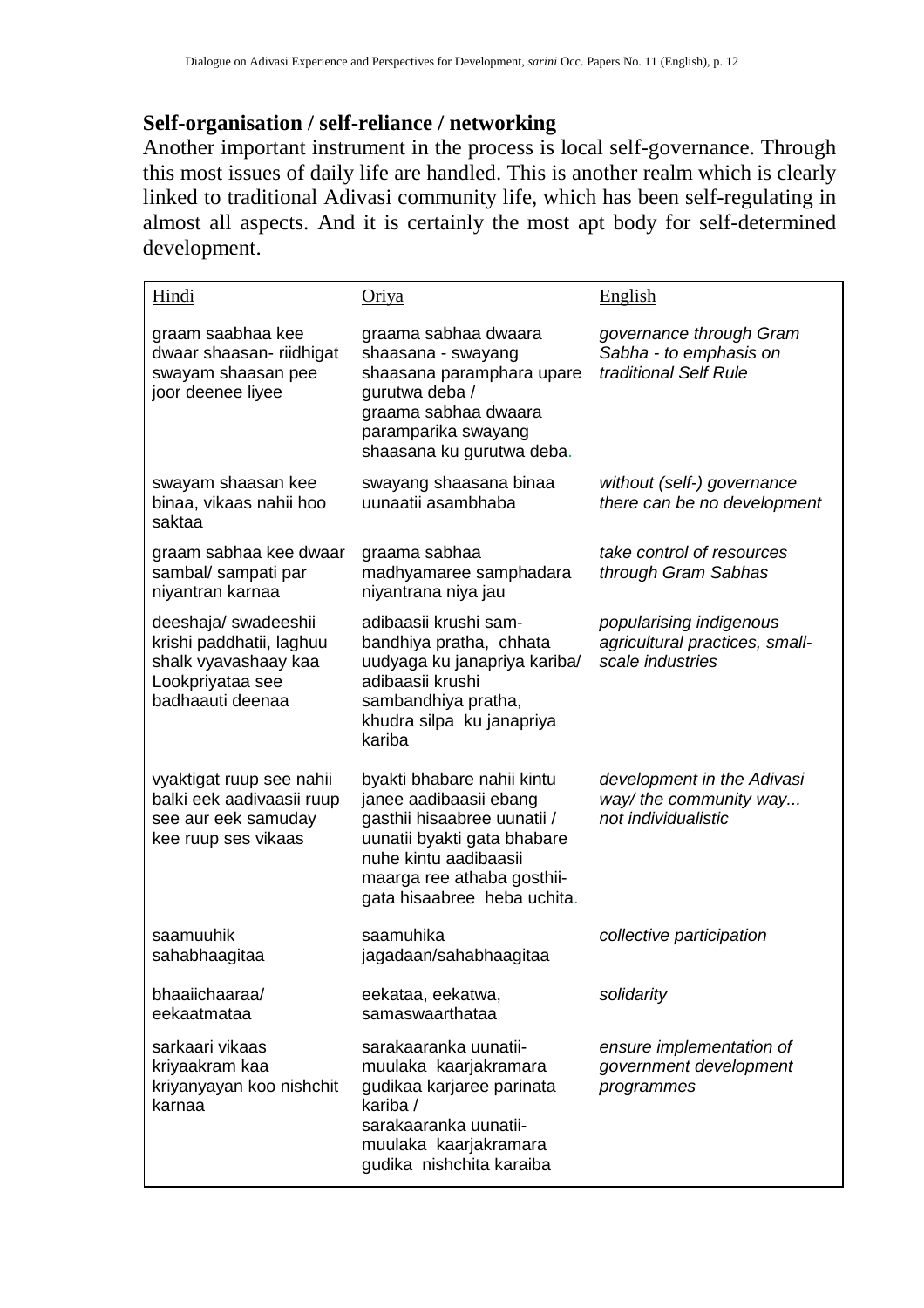## **Education**

It is a sad fact that Adivasi communities in India have the lowest **literacy** rates. This is on one hand an indication to official apathy, indifference and ineffectivity, if not unwillingness, to bring education to remote areas. On the other hand, the conventional education system has proved largely irrelevant to the Adivasis. During the larger part of history also, indigenous languages and wisdom widely have not been recognized, rather they have been ignored, if not suppressed.

It is not only a long standing demand of Adivasi communities to have educational facilities even in the remote places where they live. But there is also need for the recognition of the indigenous educational system.

| Hindi<br>shiikshaa<br>aadivaasii bhaasaaoon<br>meen praathamik shiikshaa                                                                                        | Oriya<br>shiikhyaa<br>aadibaasia bhaasaaree<br>prathamika shiikhyaa                                                                                                                                                                        | English<br>"education"<br>elementary education in<br>Adivasi languages                                   |
|-----------------------------------------------------------------------------------------------------------------------------------------------------------------|--------------------------------------------------------------------------------------------------------------------------------------------------------------------------------------------------------------------------------------------|----------------------------------------------------------------------------------------------------------|
| sthaaniiya aadivaasii<br>bhaasaaoon meen<br>shiikshaa /<br>aadivaasii tatwa,<br>visheeshtaa, prathaa,<br>dastuur aur sanskriti koo<br>aadhaar reekhaa pariipath | sthaaniiya aadiibaasi<br>bhaasaare shikhyaa.<br>aadibaasi tatwa.<br>bisheswatwa, pratha,<br>sanskruti /<br>aadivaasii niiti, muulya-<br>boodha, abhiyasa,<br>sanskruti uparee adharita<br>sthayniiya aadivaasii<br>bhaasaabhitika shikhyaa | education in local Adivasi<br>language, based on<br>Adivasi principles, values,<br>practices, culture    |
| aadivaasii viveek koo<br>aadiyaasai bhaasaaoon<br>meen shiikshaa deenaa<br>(itihaas, vigyaan, har<br>prakaar kii gyaan)                                         | aadiibaasii bibeekku<br>aadibaasii bhaasaaree<br>shiikhyaa deba (itihaasa,<br>bigyaana, bivina praakara<br>gyaana) /<br>aadibaasii abhigyaantaa o<br>bigyaantaa ku<br>aadibaasii bhaasaaree<br>shiikhyaa deba                              | Adivasi wisdom to be<br>taught in Adivasi<br>languages, (history,<br>science, all kinds of<br>knowledge) |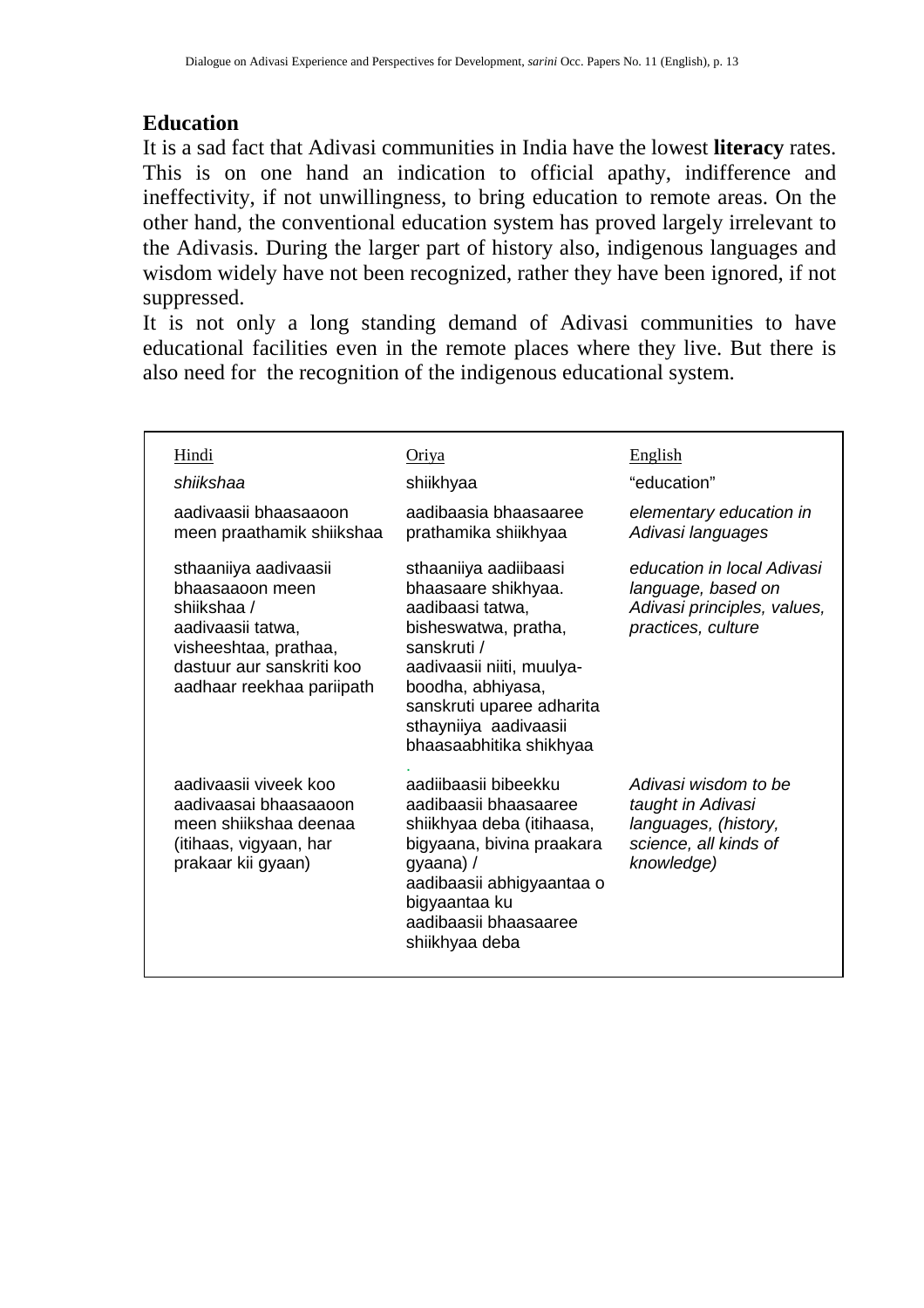## **C. Conclusion**

All these expressions and concepts combined together replace the word "development". All of the above also had already been expressed in Dr. B.R Ambedkar's famous tri-fold slogan: **"Organise, Educate, Agitate"**. But in this Dialogue Meeting the slogan has not only been quoted many times, but through this exercise it also has been spelt out in great detail. In the struggle for a better world at large, Adivasis can take a leading role.

| Hindi<br>kraanti                                                                                                                                                                              | Oriya<br>paribartana, samphurana<br>bhabare jaya laabha kariba /<br>aamula paribartana kariba /<br>biplaba                                                                 | English<br>"change, overcoming,<br>revolution"                                                                       |
|-----------------------------------------------------------------------------------------------------------------------------------------------------------------------------------------------|----------------------------------------------------------------------------------------------------------------------------------------------------------------------------|----------------------------------------------------------------------------------------------------------------------|
| unnati                                                                                                                                                                                        | unnatii                                                                                                                                                                    | "upliftment"                                                                                                         |
| vikalp                                                                                                                                                                                        | bikalpa/ anya upaaya                                                                                                                                                       | "the alternative"                                                                                                    |
| hameen sangathita<br>hoonaa aawashyaktaa/<br>jarurat hai, hameen<br>aapnee aap koo aur<br>duusroon koo shikshit<br>karnaa jaruurii hai phir<br>hameen aapnaa adhikaar<br>kee liyee ladnaa hai | aambhamananku sangathita<br>heba darakara,<br>aambhamananku nijaku<br>ebang anyamananku shikhyita<br>kariba darkara taha pare<br>aamara adhikaara pain<br>ladhiba darakara | We need to get organized, we<br>need to educate ourselves<br>and others and then we have<br>to fight for our rights! |
| vishva kii aguvaaii                                                                                                                                                                           | sansaaraku netrutwa deba /<br>bisba ku netrutwa deba                                                                                                                       | "providing leadership to the<br>world"                                                                               |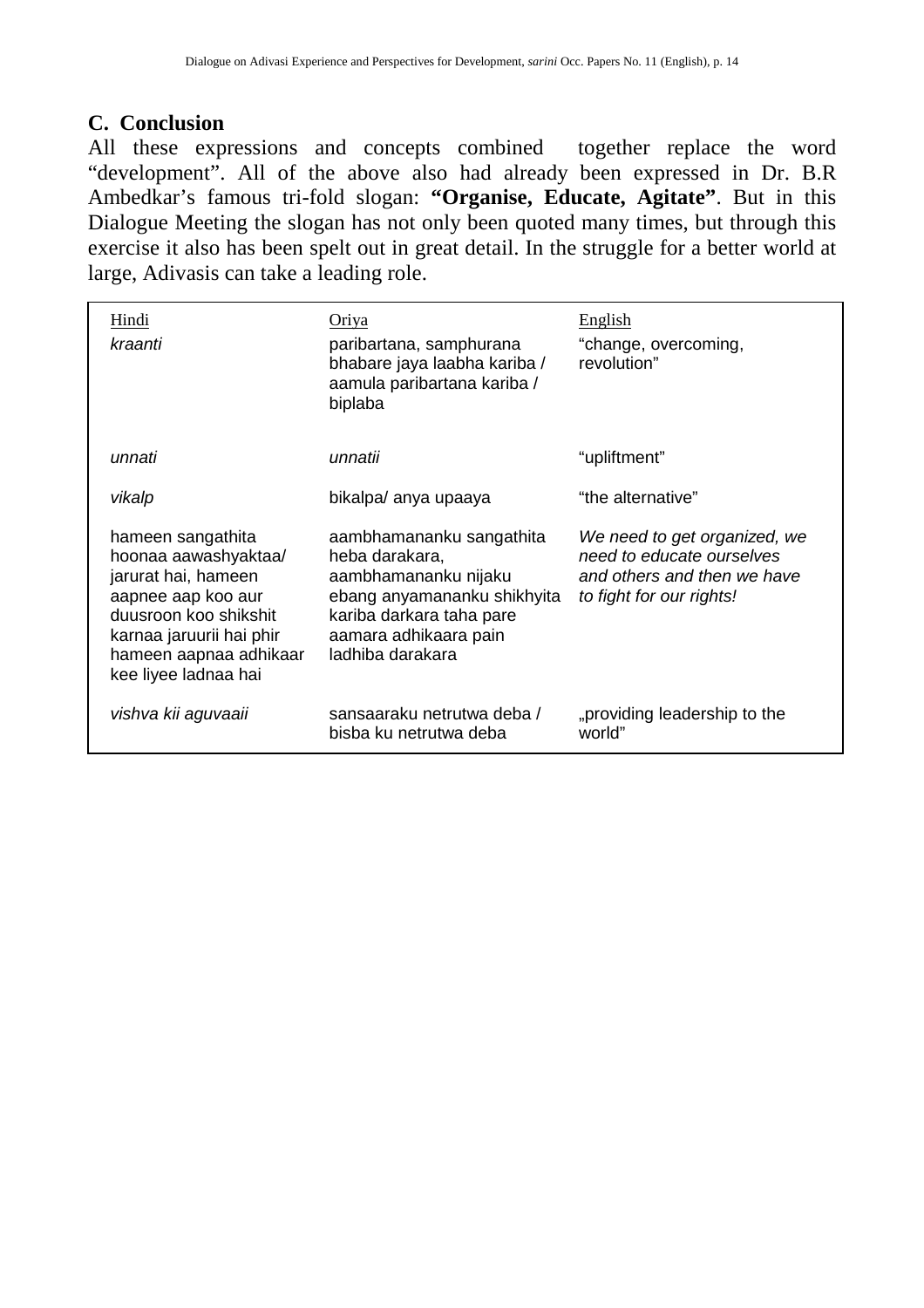## **D. Illustration**

From the above it is evident how different aspects are closely inter-related and one finds it difficult to present them in an analytical isolation and sequence. An attempt therefore is made here to give a visual presentation.

We have been considering and experimenting with different images so far:

#### **1. bow and arrow**

**3. concentric circles/ellipses** 



**2. tree** 

We believe that all three images do have a meaning and a certain logic for representing the indigenous or Adivasi world view and outlook for a better future. However, we should not be carried away by the logic of the images themselves, but rather perceive them as a kind of a **mind map** for illustrating the inter-relation of all key words arranged in this image form. All these are only the key words brought up in the Dialogue Meeting, 28 Feb/1 March, 2015, at Kalunga/Rourkela, Odisha.

**This is to encourage further discussions**, to find more key words or refine key words, and possibly invent further, more meaningful images, still better suiting this purpose.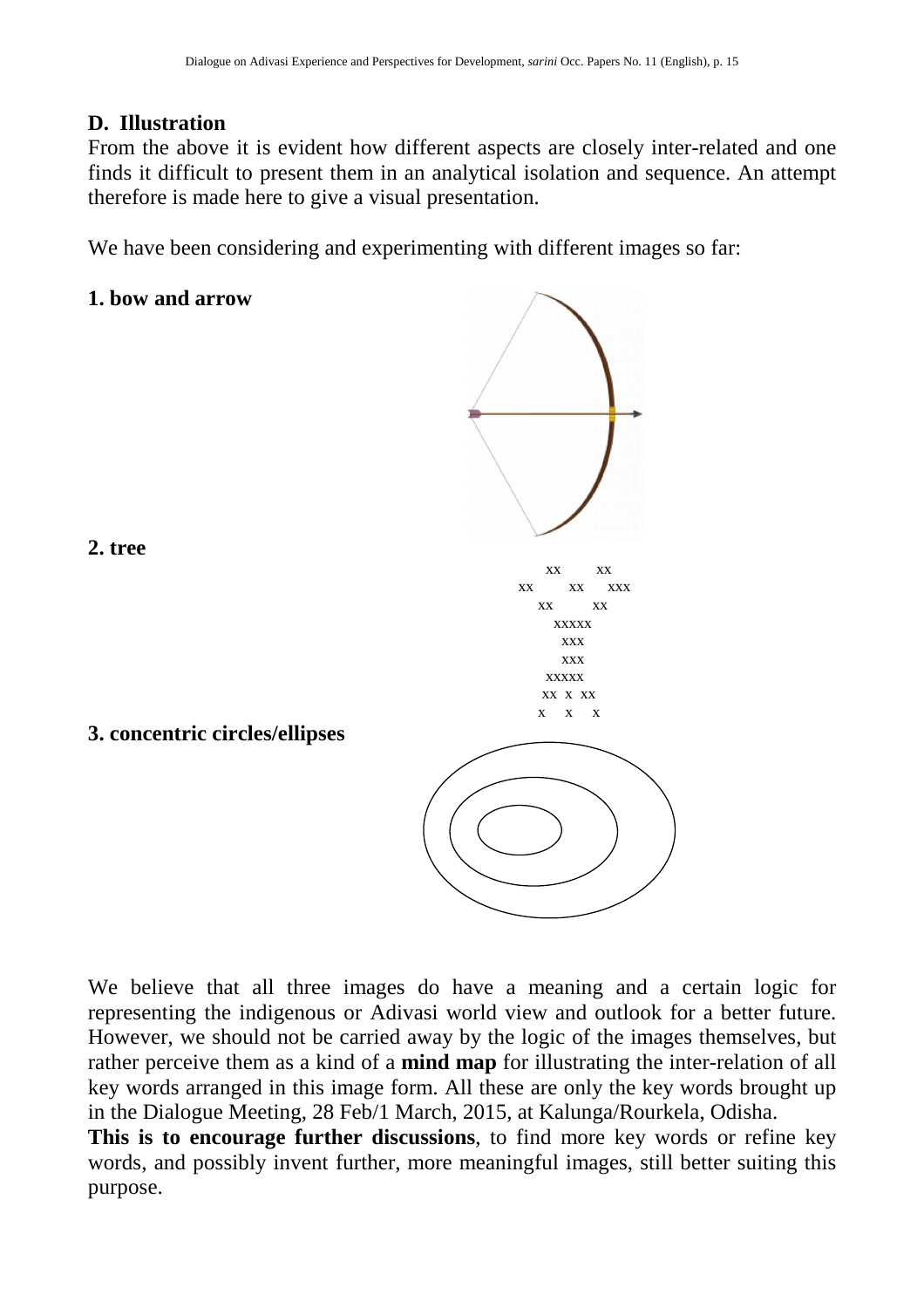#### **1. Image of the arrow and bow**

We could use here the arrow and bow as a kind of **mind map** for articulating the key concepts of Adivasi social, cultural, economic and political identity and survival:

- a) Arrow and bow are **archetypal symbols of indigenous or Adivasi identity.** Normally, the carrying of arrows and bow by Adivasis is an expression of just that, and not of aggressive attitude, even when these can be used as weapons, (and even when it is mostly a representation of the male in indigenous societies).
- **b)** We do perceive bow and arrow **here as symbolising the fulfilment of Adivasi identity and survival** (not so much as a symbol of progress). It is for this reason – to serve as a kind of mind map – that we have inverted the order and made it "arrow and bow".
- c) One has to **"read" this image from the arrow head** (Adivasis' vision) to the shaft (foundations of Adivasi society) to the arrow feathers (Adivasis' own inputs) to the bow (Adivasis's dynamic inputs) to the bow string (inputs linking with outside).
- d) We have experimented with two versions of arrow and bow 1a) arrow and bow are separated; and 1b) arrow and bow drawn

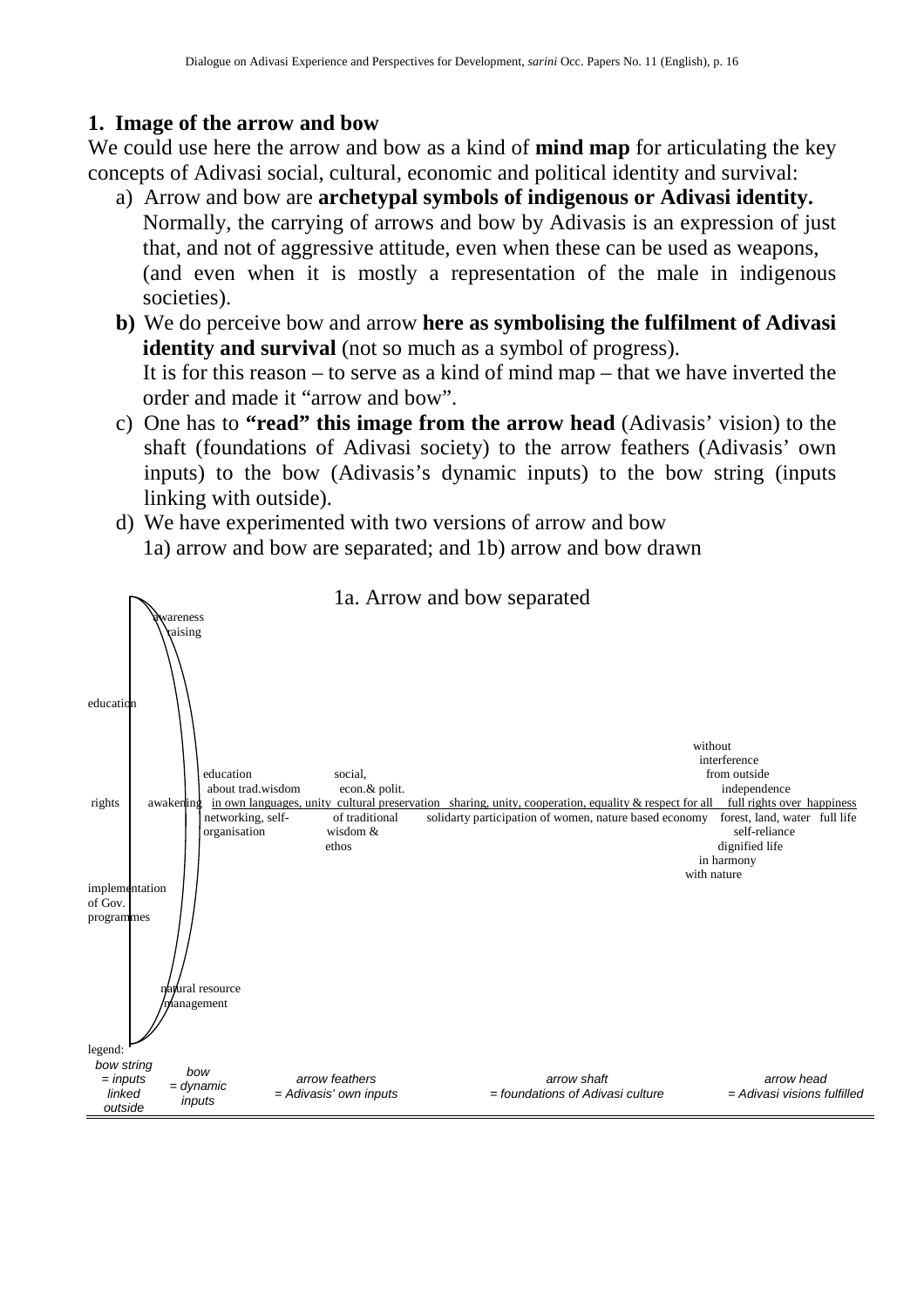#### 1b. Arrow and bow drawn

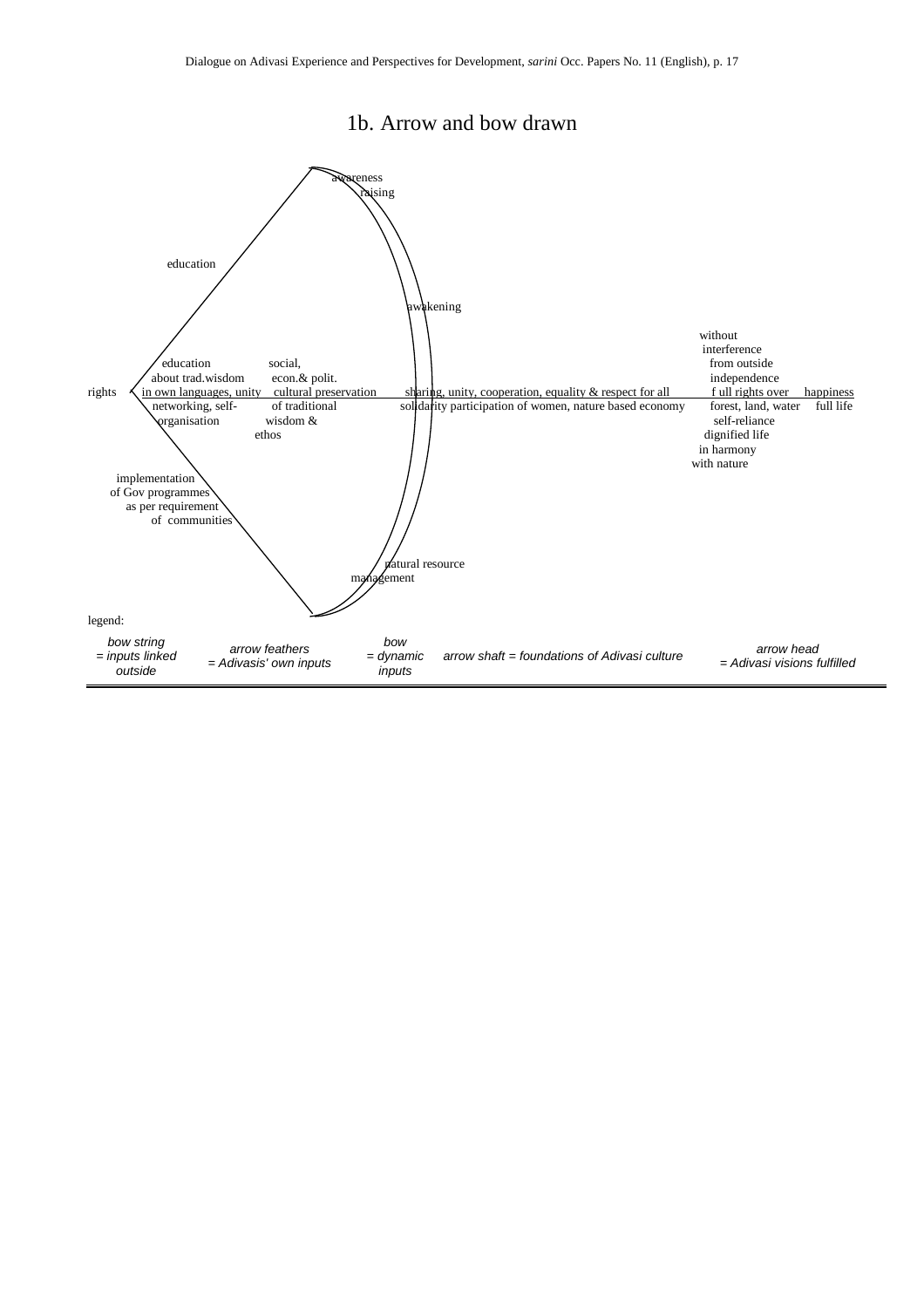#### **2. Image of the tree**

We could use here the tree as a kind of **mind map** for articulating the key concepts of Adivasi social, cultural, economic and political identity and survival. Trees are doubtlessly very intimately linked to the Adivasi universe:

- a) providing shelter against sun and rains,
- b) as a natural resource for house construction, for making of furniture and implements, for fuel, for human nutrition and animal fodder,
- c) as abode of spirits and gods,

d) …

One has to **"read" this image from the crown** (Adivasis' vision or fulfilment) to the trunk (foundations of Adivasi society) to the roots (inputs) to the underground (outside inputs).

There could also be a group of trees (like in the "sacred forest" or sarna).

## 2. Tree Legend: happiness Crown = fulfilment full life without interference dignified life difference dignified life difference dignified life and the monopole of the monopole of the monopole difference dignified life and the monopole of the monopole of the monopole of the mon in harmony with nature rights self-reliance independence enjoying full rights over forest, land and water sharing, unity, cooperation, solidarity nature based economy  $Trunk =$  foundations women's participation equality and respect for all preservation and assertion of traditional wisdom, ethos & language social, political, cultural, economic reclamation of Adivasi way of life which is communal life and not individualistic self-organisation awareness education about natural resource<br>networking of rights traditional wis- management networking of rights traditional wis-<br>unity awakening dom in own wakening dom in own<br>advocacy languages advocacylanguages Roots = inputs Underground = outside inputs *rights education implementation of Gov. programmes as per requirement of communities*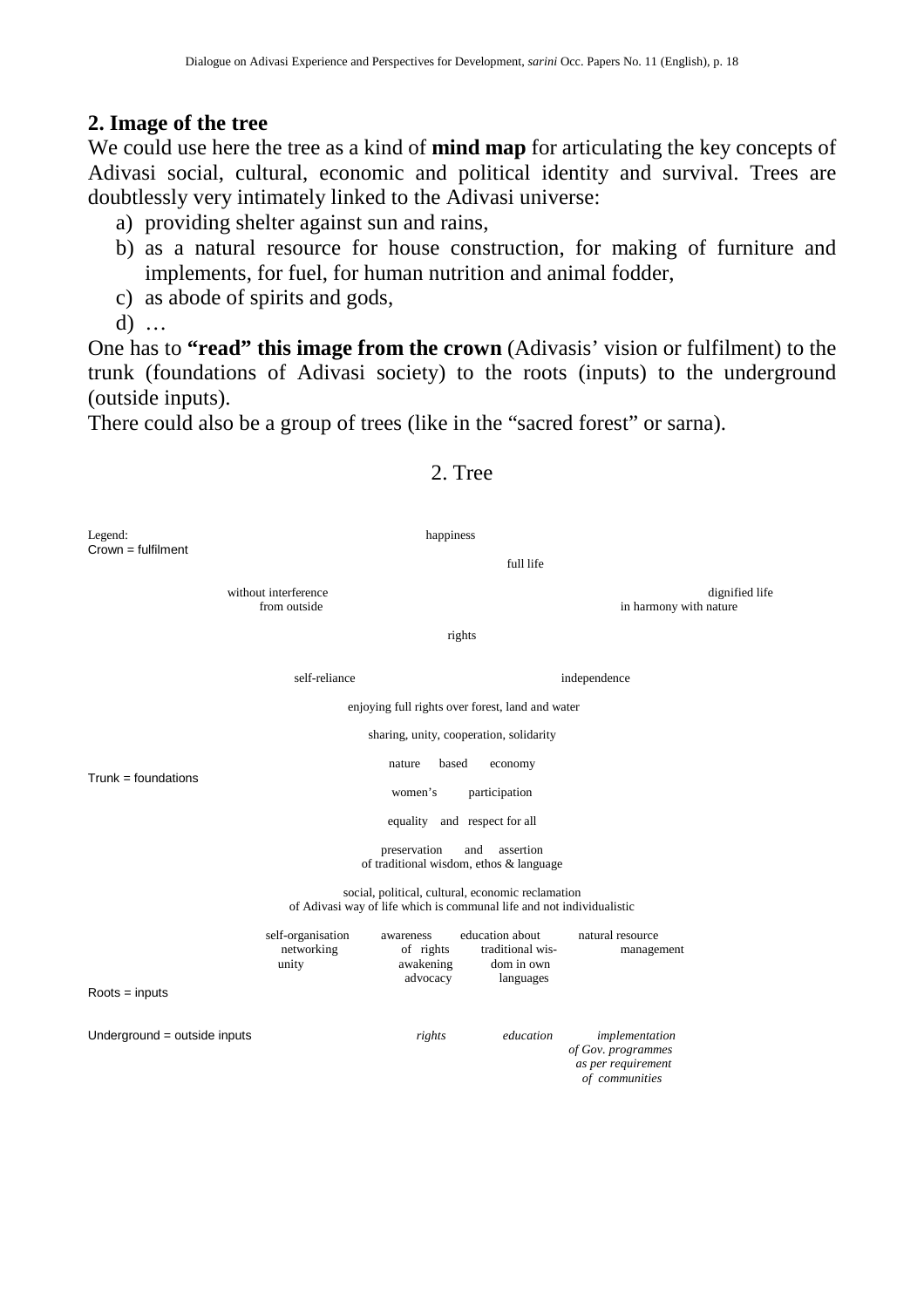### **3. Image of concentric circles or ellipses**

We could use here the circles or ellipses as a kind of **mind map** for articulating the key concepts of Adivasi social, cultural, economic and political identity and survival. The image of the circle itself carries the idea of wholeness, completeness, harmony, integrity, fulfilment, which are essentially human visions or desires. The concentric arrangement may convey a dynamic aspect…

In this way then, the concentric circles may well represent the basically human aspirations or desires for peaceful and fulfilled life, even more so as the circles or rings in this image are made out of the key words of the indigenous or Adivasi people.

One has to **"read" this image from the centre** (Adivasis' vision or fulfilment) to the inner ring (foundations of Adivasi society) to the outer ring (inputs for change).



## 3. Concentric circles/ellipses

#### **E. Further Experiments and Exercises**

Anybody coming across this small document should feel encouraged to work with it, adapt it to her/his own purposes, think and experiment further, and possibly share new images (like from music and dance) and findings with the initiators at:

info@adivaani.org, sarini-jl@gmx.de